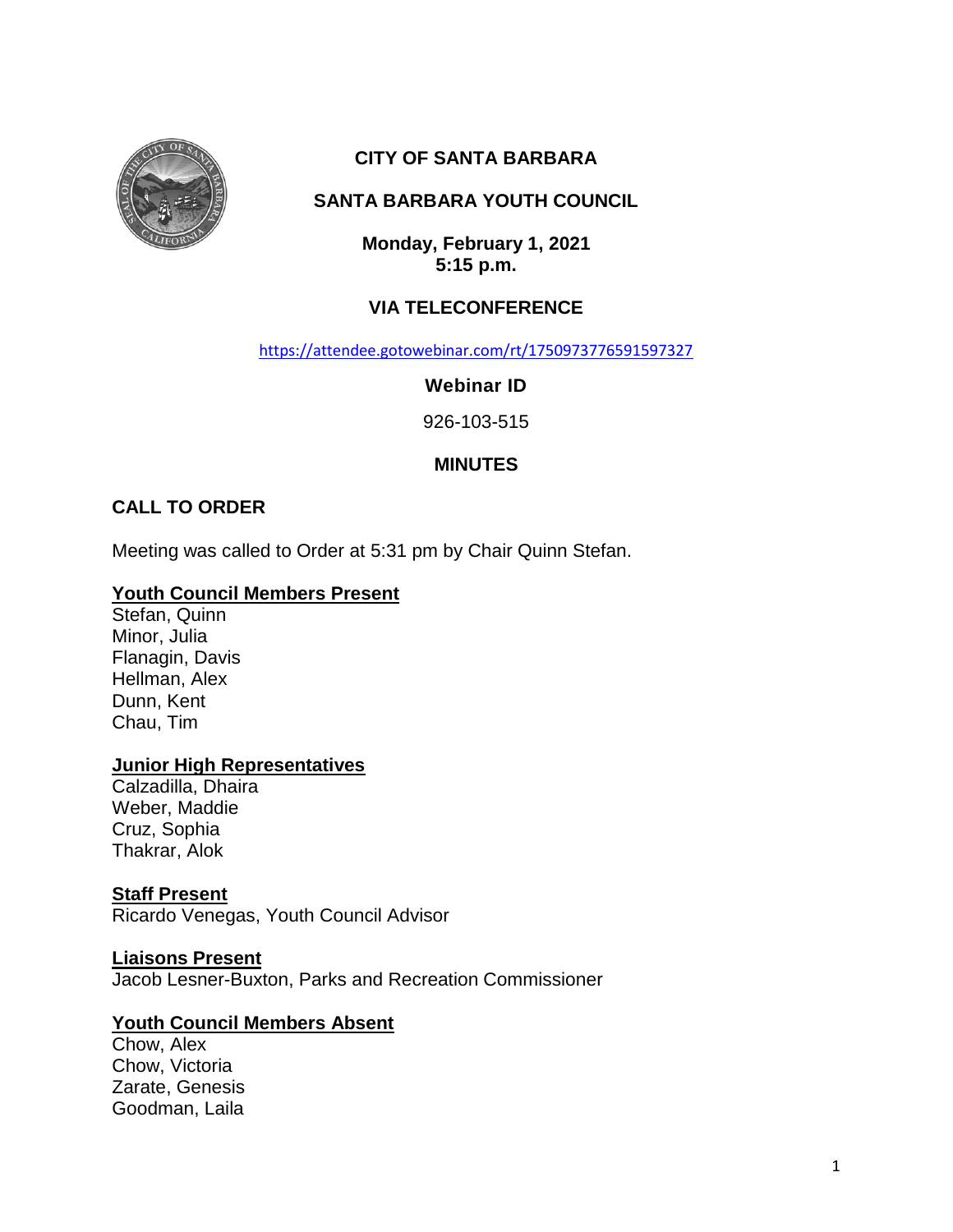## **PUBLIC COMMENT**

None

### **COUNCIL AND STAFF COMMUNICATIONS**

#### **Ricardo Venegas, Youth Council Advisor**

 Family Service Agency is providing a Youth Mental Health First Aid Training for adults. Youth Council can assist by promoting awareness of the training to friends and family that might be interested in taking the class.

### **CONSENT CALENDAR**

### **1. Subject: Approval of the Minutes – For Action (Attachment)**

Recommendation: That the Youth Council waive the reading and approve the minutes of the meeting held on Monday, January 25, 2021.

It was moved and seconded by Youth Council member Minor and seconded by Chau respectively, to approve the minutes for the meeting held on Monday, January 25, 2021.

All in favor. Motion carried.

Members Stefan, Minor, Flanigan, Hellman, Chau, and Dunn in favor. Motion carried. Abstain: None

### **NEW BUSINESS**

## **2. Subject: Harriet Miller Youth Leadership Award Scholarship – For Information**

The application period for these years Harriet Miller Youth Leadership Award Scholarship is given to one outstanding high school senior in the Santa Barbara area in recognition of their leadership and community service. Downtown Santa Barbara presents the award in honor of former Mayor Harriet Miller's contributions to local youth leadership and her encouragement for youth's engagement in community service

### **3. Subject: California Youth Leadership Summit – For Information**

The California Youth Leadership Summit is an online event led by youth and young professionals for youth and young professionals. Online panelists will include youth (high school students) and young professionals (college students) participating from the State of California, as well as college students from